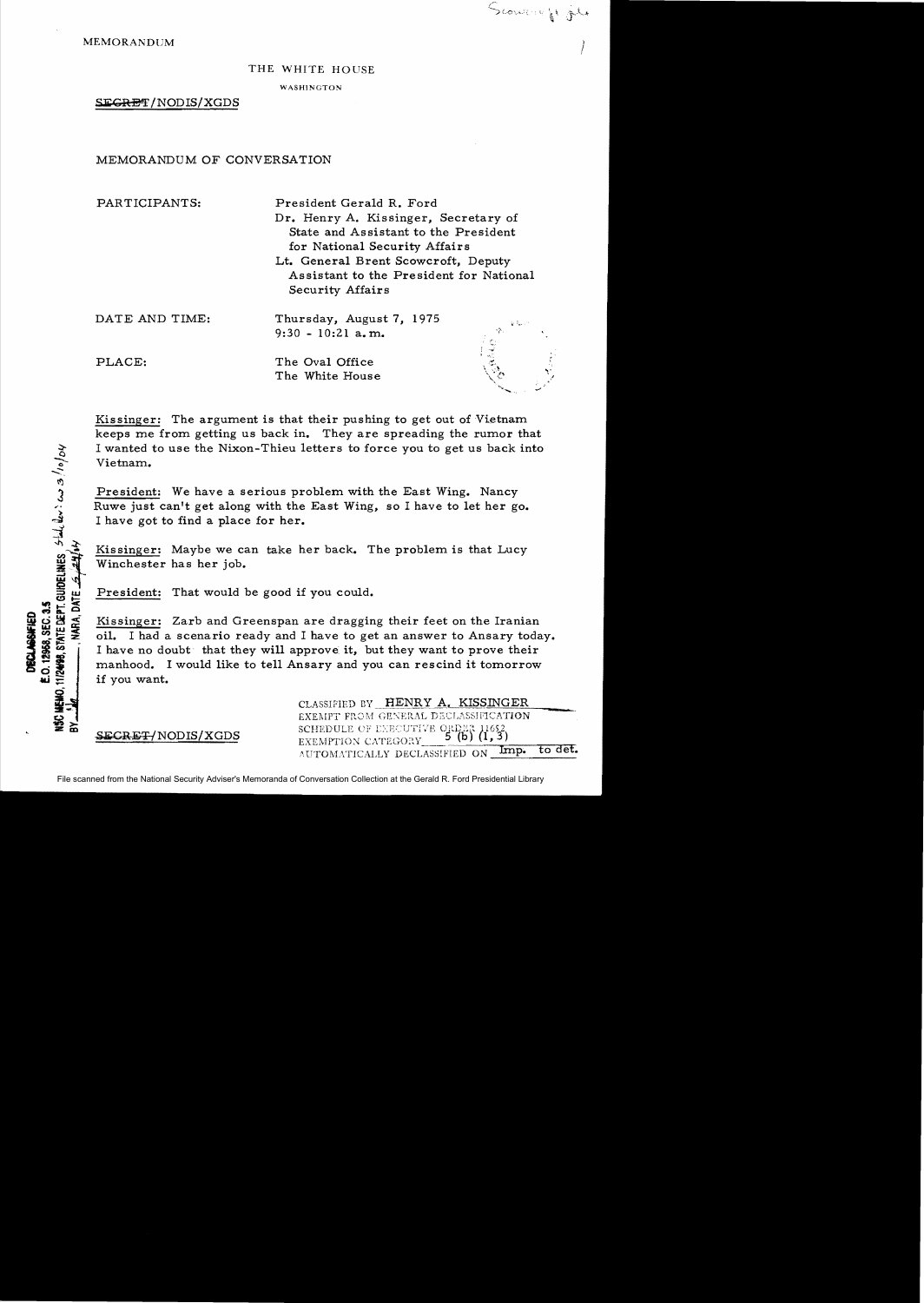# $SEGREFT/NODIS/XGDS$  2.

President: Tell Ansary to go ahead. Let me have a copy of the letter.

Kissinger: They will go along.

On the Soviet deal. It amounts to 100-150,000 barrels of oil per day or 5 million tons per year. Robinson has worked out a swap deal of grain for oil. But if we can get the oil at 25% below the market, I think we should forget a swap and just buy the oil and sell the grain. Greenspan thinks the idea has merit.

President: Is there any way we can put all the issues with the Soviet Union together and discuss the whole thing with them -- Portugal, grain, oil, SALT, MBFR, etc.?

Kissinger: I think Portugal is not a Soviet issue. It wouldn't go away if they stopped putting money in.

President: I agree with you on that.

Kissinger: They are willing to. make a five-year grain deal. If we could get a 10 million ton oil deal, we might do it. But I don't think the Soviets have it to sell.

President: A SALT, oil and grain deal would be helpful. Also, MBFR.

Kissinger: On SALT, you will have to get Schlesinger in line.

I can't be the soft-on-Communism patsy.

President: I will call Schlesinger today.

Kissinger: I think if we somehow trade off the Backfire and cruise  $missiles...$ 

I plan to get Dobrynin in tomorrow and scare the pants off him. But if all these hot shots think they can keep kicking the Soviets in the pants and keep peace.... Being a cold warrior in a time of peace is no great achievement. Brezhnev carne back from Helsinki humiliated.

President: That is good for my American Legion speech. I told Bob to discuss it in detail with you.

Kissinger: We should review it in detail. There is an NSC meeting scheduled for Saturday. No particular reason for one, except to lay down the law.

#### SEGRET/NODIS/XGDS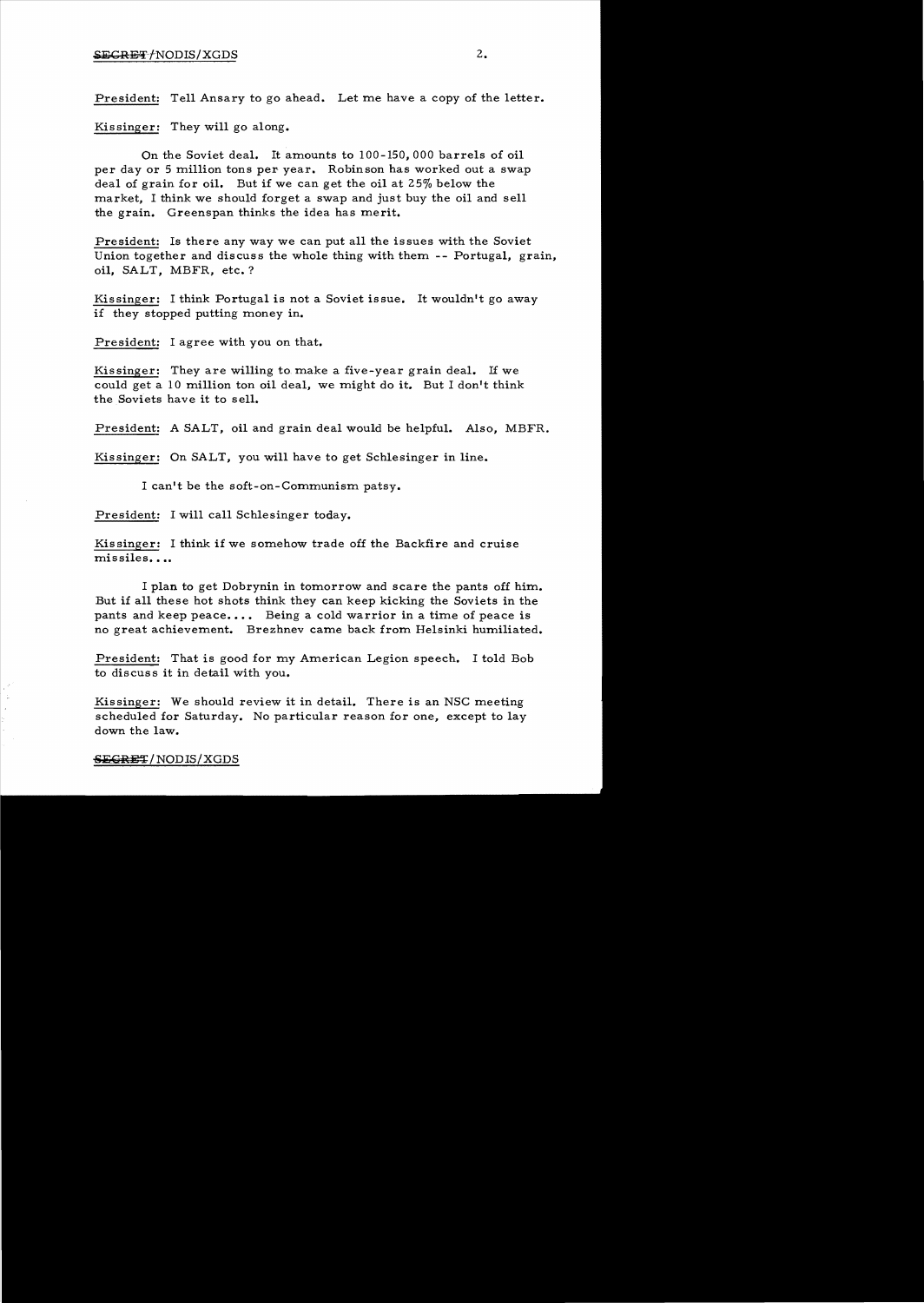## SECRET/NODIS/XGDS 3.

President: Is it better to tell Schlesinger privately or in the NSC?

Scowcroft: There is merit in doing it in front of the Chairman. It gives him a chance -- if he is inclined to stand up to Schlesinger.

President: Let's have one.

Kissinger: Sum up, but say that to get a deal we need a new position on cruise missiles and Backfire.

The Israelis are leaking everything we gave them on Tuesday. It is hard to see how it can fail, but they are making it as tough as possible. If we get it, it's because Sadat is a great man. I think if we don't settle by the end of August, we should break it off and go for a comprehensive.

President: Let's press on. I am fed up with them.

Kissinger: Turkey is going very badly. Demirel is decent but Ecevit is demagoging. I am not sure they want to settle Cyprus and go after us. It looks like they maybe did make progress on Cyprus.

It is just as well we stay out of Cyprus. If the Greek-Americans scream about the settlement, we can say we could have done better.

I am worried about the Turkish domestic politics. I think it is too much to call Congress into special session, but we need a vote in the first week.

President: A special session would get Albert mad. It is not worth it.

Kissinger: You know my strategy for the UNGA Special Session. The specific issues will be presented at Vail. There are right now no big issues in the bureaucracy, but some will develop. One minor one is on the earnings stabilization fund. H was in last year to see you and gave the impression we could fund it simply by reprogramming. That won't work because we won't get OPEC money that way. We will need \$200 million and Lynn doesn't like that. We would also want to make one commodity deal, simply for the politics. I don't know what yet, maybe copper.

On Panama, Defense is now on board. Clements and Brown have put together a land and water package. They want to go down right now.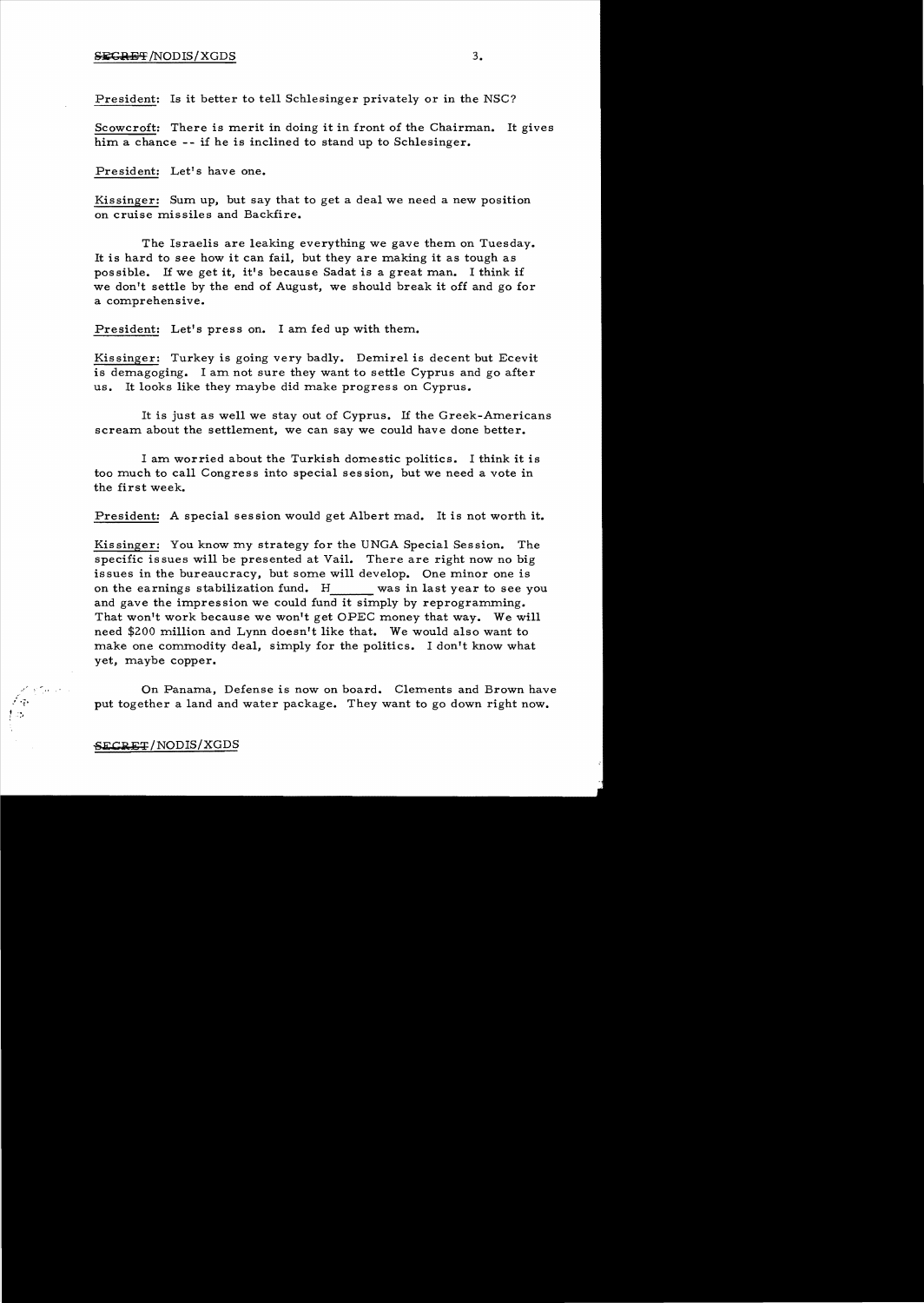I wouldn't do that. But send Torrijos a letter saying Bunker will resume negotiations in September. Send Clements and Brown down in September so it will look like we are getting ready to do things. Is that okay?

President: Yes.

Kissinger: You know we have been talking with the Cubans. You know we said we are willing to move on the basis of reciprocity. I said we would get in touch with them, but I have now said the next move is up to them.

President: I saw the Southern Airways going down to pick up their money.

Kissinger: Maybe I could meet with the Foreign Minister if he comes up for the UN session.

President: It would be all right if they have made some moves and if you do it privately.

Kissinger: It might leak.

President: Maybe not. They have been good so far, but it would be better if it is private.

Kissinger: The other issue is third-country trade with Cuba. We now have little reason for it. We could either change the rule or grant item-by-item exceptions. There are 21 pending.

President: Can we do it without fanfare?

Kissinger: There will be some.

President: I think it is better to change the rule than do it one by one.

I am going to be interviewed by Public Broadcasting System. I want to say something about CSCE.

## SEGRET/NODIS/XGDS

 $\vec{r} \rightarrow \vec{r}$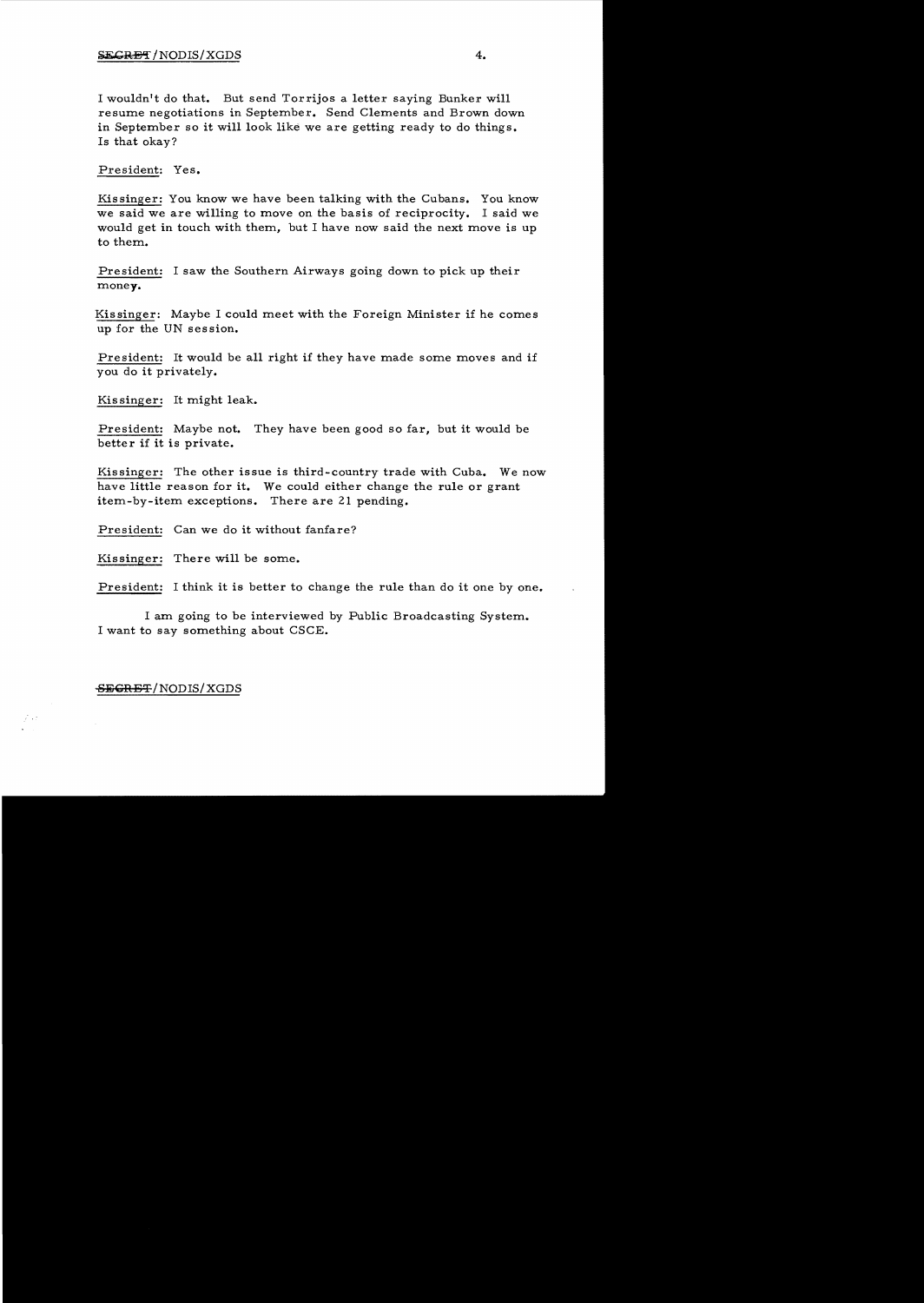Contrat the sent which he 4 Sindly Finding  $\beta/k$  7 amy 25 K. The anguint is that them probing to get only ON keep une from getting we lack un. They speculing runner that I wonted & esse high This litters to force youth get us look into UN. P We have serious pert w/ E. Whip Kang Ruws just cont get day w/c E. Wing, so I have let hur go Gottopie'a place far hur K Tomplin me can take her lack. Put is hong hear. busher john. P. That would be good if you could. l'Isn't Bonque avec chaping this fut the Jumseil. J'hada mono ulady & have t gt a tothe to comeany today. I have in domits try will approved that they want to prove Etoire grandword, Jevand White Cheang of Journal K. Though will go along Oci Sordal. It auto to 100 - 150,000 (do). Roomson has northed onta sorry as deal of quan . Por oil fort efter and the cond at 5% helmer C market, detroik un should fryst a surge of post by contactle point Guerayon Think siden lors mint. P to there any we can petalle rosers w/c Sc. Together & dermos a copile thing wil there - Postugal, grain, oil, sall, Mbys, AT. K J Trinkfort is nota Sur issue It wouldn't parry of they stopped putting many in. P degree up you on that.

**DECLASSIFIE** E.O. 12958, SEC. 3.5 NSC MEMO, 11/24/98, STATE DEPT. GUIDELINES, State leves 3/10/04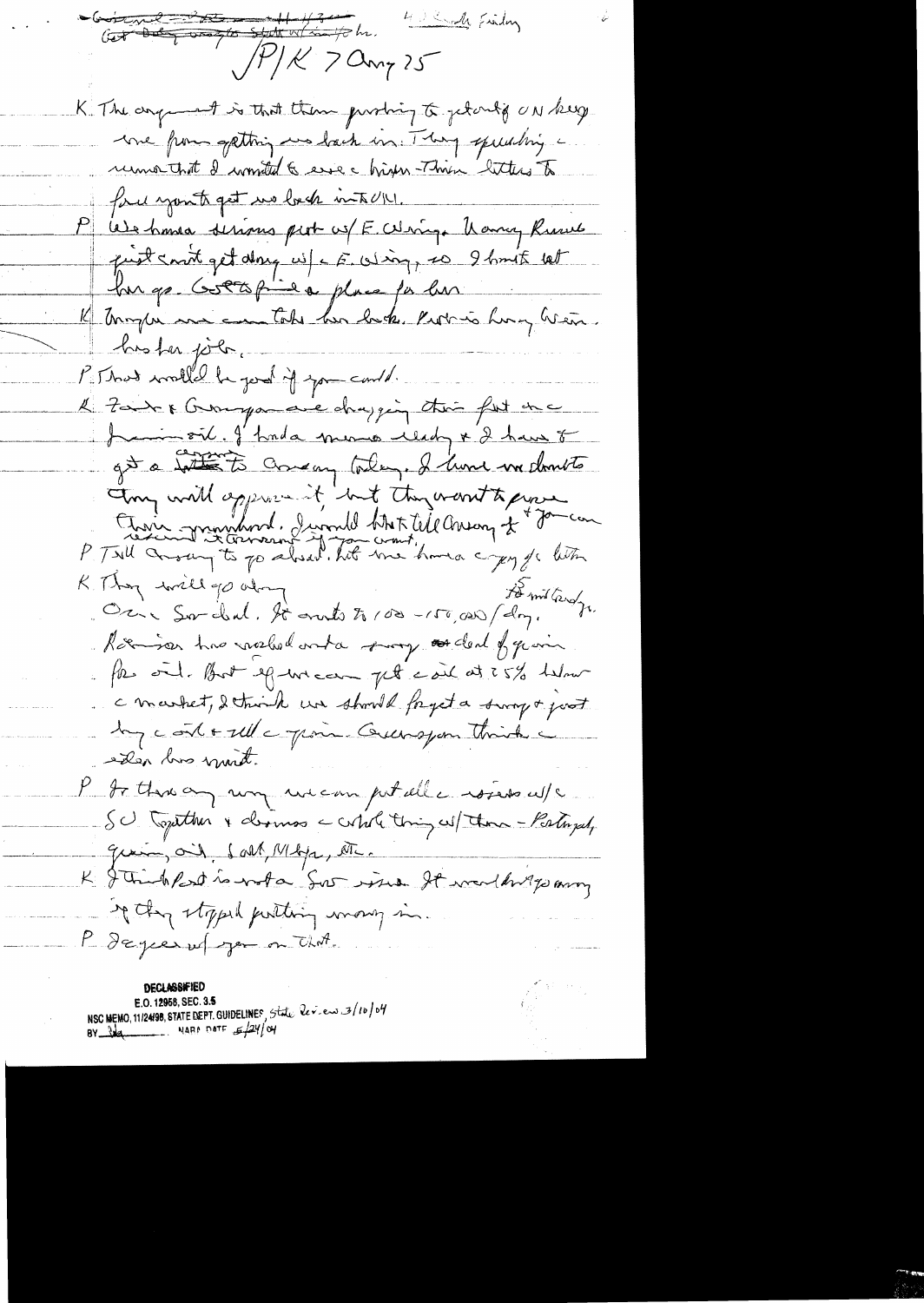$\rightarrow$ 

K. They willhight wish a 5 ge que deal gives and gator 10 mil Tu on dral, un might de il 6. I don't think way we San has it to sall. V a Satt oil & generaled would be helpful atrace K On Salt, you will have to get Shles in line I can't be a soft on commanding. I will call Schlestolage R Strick if an soundare trabit a Baskfielt croise comprehisto I plan to get being in termisman and use pointiff him But if all these but shots think they can Key being - Som in a sport parts + huy pine. Binga cold comin ina time of prace is no quot achement. Buy came to be from It elsember burnwheretod, Mithat jour fe my Ambezion your 2 Wil Bo A havro in it in Letail upon. R we should receive it in detril. There is an N/c mitz Afril for Set. No partonidas una fa one, efect & Day dame I sure up but say to get a dond we need a some I position on c.m. + bu hful P Soit ratter to Schles prendty a more S. True à meint midning it in front of Chemi. It quies brûn a chance - if his inclused to stand up to Schles. P fits how und This I are linking lingthing we gave then onthe It is hout to see those it can fail, but they are making it as tough as prosible - If in di, Solit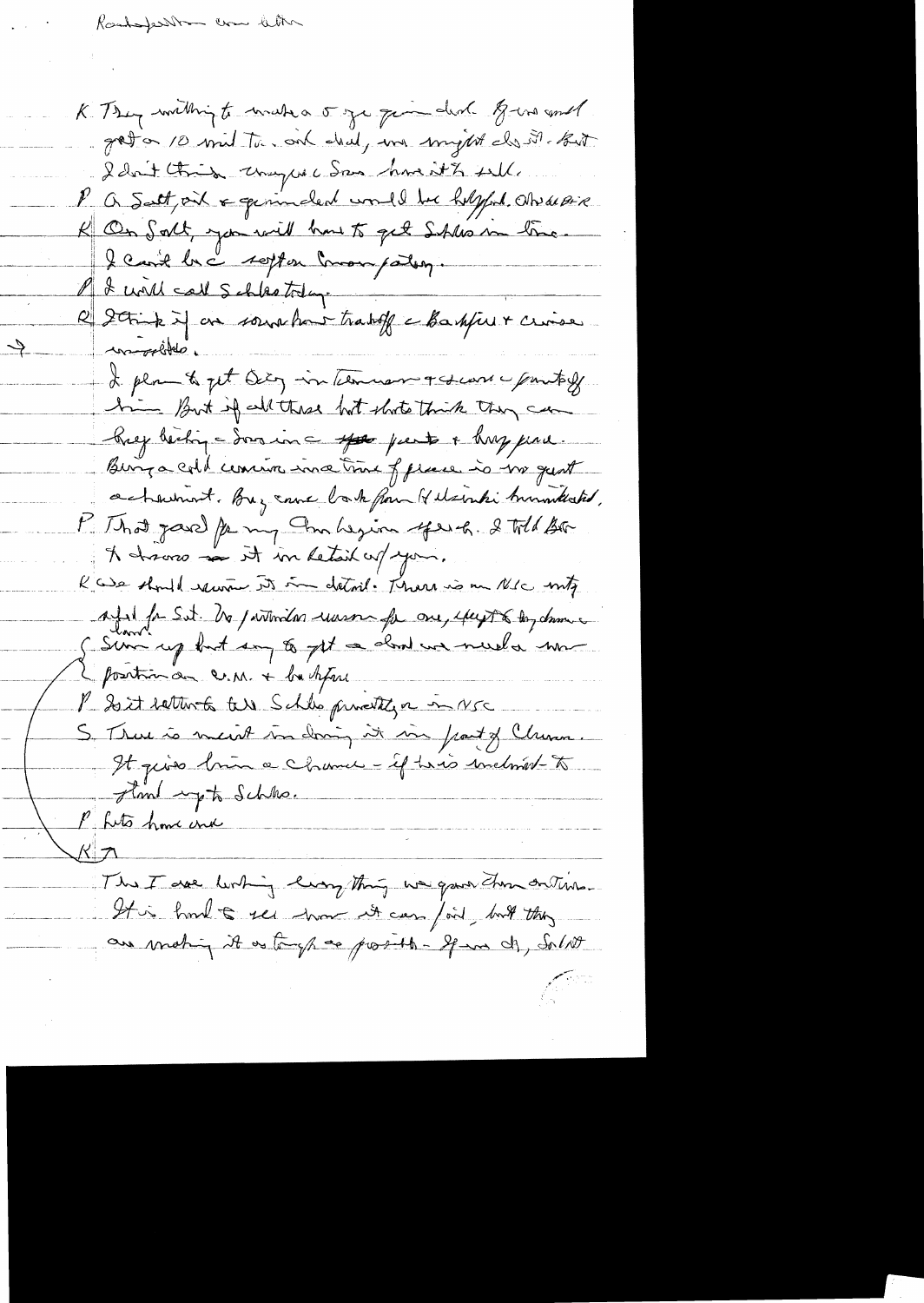XX 60 A-7 - asky delivered to move wight now

is a quat mon 2 chin que dont settle compertamine "With present Lom jal my or (Than K Timbey is going my bally. Dernied decent but Frank is clamage ping. I wil since they want with Compris & go after us. It looks like they maybe did wally & inclu proyous yours. It protocacult in storp - of bypins. If c Gusk-amo derunnatate suttenut un can say un could train Ine fitter. I can certained about 7 demonstré polities. It tries int to much to earl Comparet sprint service but un nud a costrain a 1st create. P Special seasion would get albert med. And worth it. K you huowing strategy for spec session. The operific some will be presented at Vil Town capit une no higursine in a bureaucy tit Form will day. But mine reise on the fund Honma consin lort jeu te su jou a gave imprison un amble fuill sit surge by reprograming. That and and carse we unit get Ople marry took way. We will med \$ 200 mil + hymn doesn't like that for Chose wount to make and country deal, might for political Derit hum what yet, maybe copper. On Pomanna, Deferme va mour on board. Elements I known have just together a lovel & worth passage.